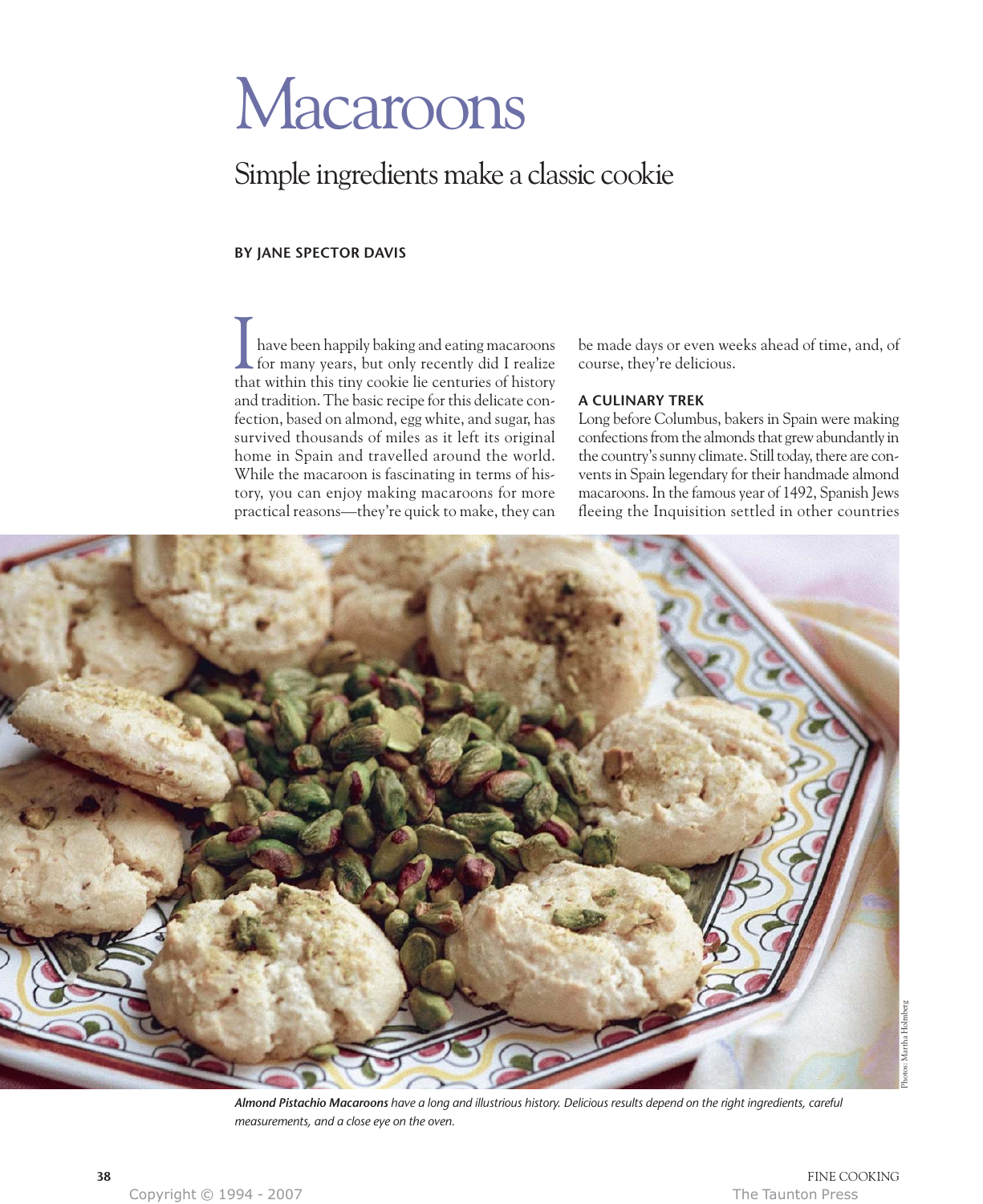

*Hallmarks of a good macaroon—light and crisp exterior, moist and chewy interior.*

around the Mediterranean—to Italy, Greece, Turkey, and many Arab countries (the Jews enjoyed excellent relations with the Moors when they ruled Spain).

The Spanish (Sephardic) Jews took their favorite recipes with them, and as almonds had been growing in these other regions since Biblical times, they were able to continue their traditions of almond confectionery, while adapting their recipes to local ingredients. The macaroon soon acquired names in the languages of its new homes—*macarone* in Italian, *maruchino* in Turkish, *hagdi badam* in Arabic. As well as new names, new flavors were introduced to the basic recipe, such as the rosewater and pistachio nuts in my recipe, which are used in Arab cuisine.

In America, almonds flourish in the California sun. Their ready availability and reasonable cost make them a staple ingredient in today's fine baking, whether in recipes brought by immigrants or in those developed on American soil.

# **REDISCOVERING THE HANDMADE MACAROON**

Through the centuries, the macaroon remained a favorite of Jewish holiday cuisine, with a starring role at Passover, when all foods must be flourless. Today, most Passover macaroons in America are commercially made with coconut in a variety of flavors, though vanilla and chocolate predominate.

French pastry chefs include *meringues aux amandes* (almond meringues) among their beautifully made *petits gâteaux* (cookies), and Italian pastry shops offer a selection of macaroons, from the soft and chewy *riciarelli* of Siena to fragrant and crunchy *amaretti di Saronno*.

Unfortunately, this emphasis on professionally made macaroons meant that home cooks thought all macaroons came from either a tin or a fine pastry shop, and so many have lost touch with the tradition of baking macaroons at home. I think it's time to reverse this trend and to begin a new tradition for this wonderful cookie, which deserves a place yearround among the home baker's favorite recipes, especially now that so many of us are looking for healthier dessert recipes. Nut oils are mostly monounsaturated. A study published in the March 1993 issue of *The New England Journal of Medicine* states that nut oils show promise in helping to lower cholesterol, especially almond and walnut oils. Egg whites are, of course, fat-free. Our ancestors may not have been as aware as we are of these nutritional benefits, but they knew that macaroons were a treat worth preserving for generations.

The challenge in making a macaroon lies in its simplicity: when there are few ingredients, each one becomes very important, and there is little room for error. When the challenge is met, the reward is an exquisite taste and delicate texture, crunchy on the outside and soft and moist on the inside.

#### **PREPARING THE RIGHT INGREDIENTS**

The ingredients for macaroons are inexpensive and easy to obtain, but each one must be understood and handled properly in order to get the desired results.

**Almond paste** is a dense, sweet paste of commercially ground almonds, sugar, and almond flavor. It's available in small cans or tubes in most supermarkets or specialty food stores, and it keeps well for months. The flavor of almond paste can't be duplicated at home because true almond paste contains oil of bitter almonds. Bitter almonds and apricot pits contain a toxic chemical that must be neutralized by commercial processing. The FDA prohibits the import or sale of bitter almonds to consumers. You can grind almonds and sugar yourself, but the taste won't be the same as almond paste. Note that marzipan is not the same thing as almond paste, though the two products share the same ingredients. Marzipan is made to be sweeter (and sometimes contains corn syrup) and has a slightly grainier texture.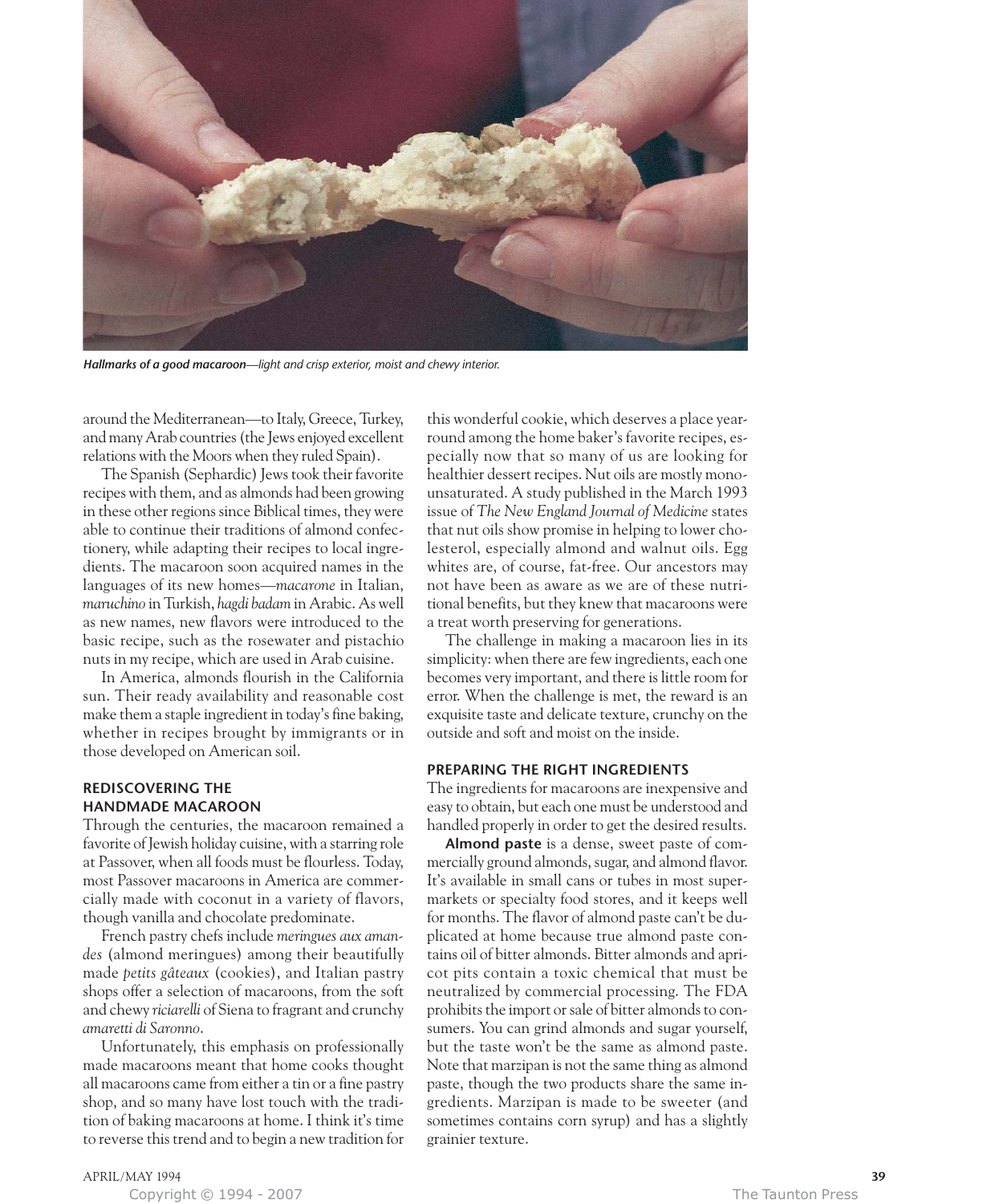**Sugars—**I use granulated sugar and sifted confectioners' sugar in this recipe. The granulated sugar's molecular makeup helps give the cookies crunch and also helps to blend and aerate the almond paste. The sugar crystals have sharp edges that act like tiny knives, cutting into the almond paste and drawing in air at the same time. The confectioners' sugar gives additional sweetness while keeping the interior of the cookie tender—using all granulated sugar would make the cookie too crisp. Confectioners' sugar also contains a small amount of cornstarch, which helps bind the batter.

**Egg whites—**To avoid any risk of salmonella contamination, when handling raw eggs, be sure to clean your counters, hands, and tools before moving on to the next ingredient. Laying a sheet of wax paper on the counter when working with the eggs makes clean-up easy—just bundle up the paper, egg shells, and any drips and discard.

Egg whites become looser and better able to incorporate air when they're warmed to room temperature. That's why when egg whites are beaten alone to be used as leavening in cakes and soufflés, they should be at room temperature. In macaroons, the egg whites are used for their binding properties and only secondarily as leavening, but they should still be left at room temperature for about 30 minutes.

**Flavorings—**Here's where you can have fun. My recipe calls for rosewater, which is used in Mediterranean countries and is available in fine grocery stores, specialty food stores, or Middle Eastern stores. Yes, it's made from roses, and it gives a lovely scent to your macaroons. But you can also use a fine vanilla extract, or an almond liqueur like Amaretto,

or a dark coffee. I don't recommend using almond extract for flavoring because I think it has an artificial, cloying taste.

**Nuts—**In keeping with the Mediterranean theme, this recipe calls for unsalted (and undyed) pistachios, another nut from the ancient Middle East that's now at home in California. The natural green color is delightful in almond macaroons. I like to chop them so there are some big chunks as well as fine bits; the uneven texture adds to the handmade appeal. You can substitute chopped unblanched almonds for the pistachios—I think the skin gives a bit of lovely almond brown and adds more flavor than if blanched almonds were used. Pine nuts are good, too.

#### **BAKING TIPS**

Macaroons will train your eyes to watch for subtle color and texture changes. Every good baker loves a challenge, so here are a few notes to get you started.

**Measuring by weight—**Baking is chemistry: each ingredient has specific characteristics that perform different functions, beyond the simple function of providing flavor. For instance, eggs leaven by trapping air; they carry flavor and create tenderness because of the fat in the yolks; and they bind because of the properties of the whites. It's crucial, therefore, that all ingredients combine in the right proportion. Dry ingredients, such as the sugars, nuts, and almond paste in my recipe, along with flour, chopped fruit, and chocolate, can be measured more accurately by weight (on a scale) than by volume (using a measuring cup).

**Flourless baking—**Without the binding properties of the gluten that is found in wheat flour, flour-



*Measuring by weight is more accurate than measuring by volume, so the author uses an electronic scale; the digital display is mounted on the wall.*



*A properly cooked macaroon will pull away easily from the parchment when cool. Its underside will be an even light brown.*